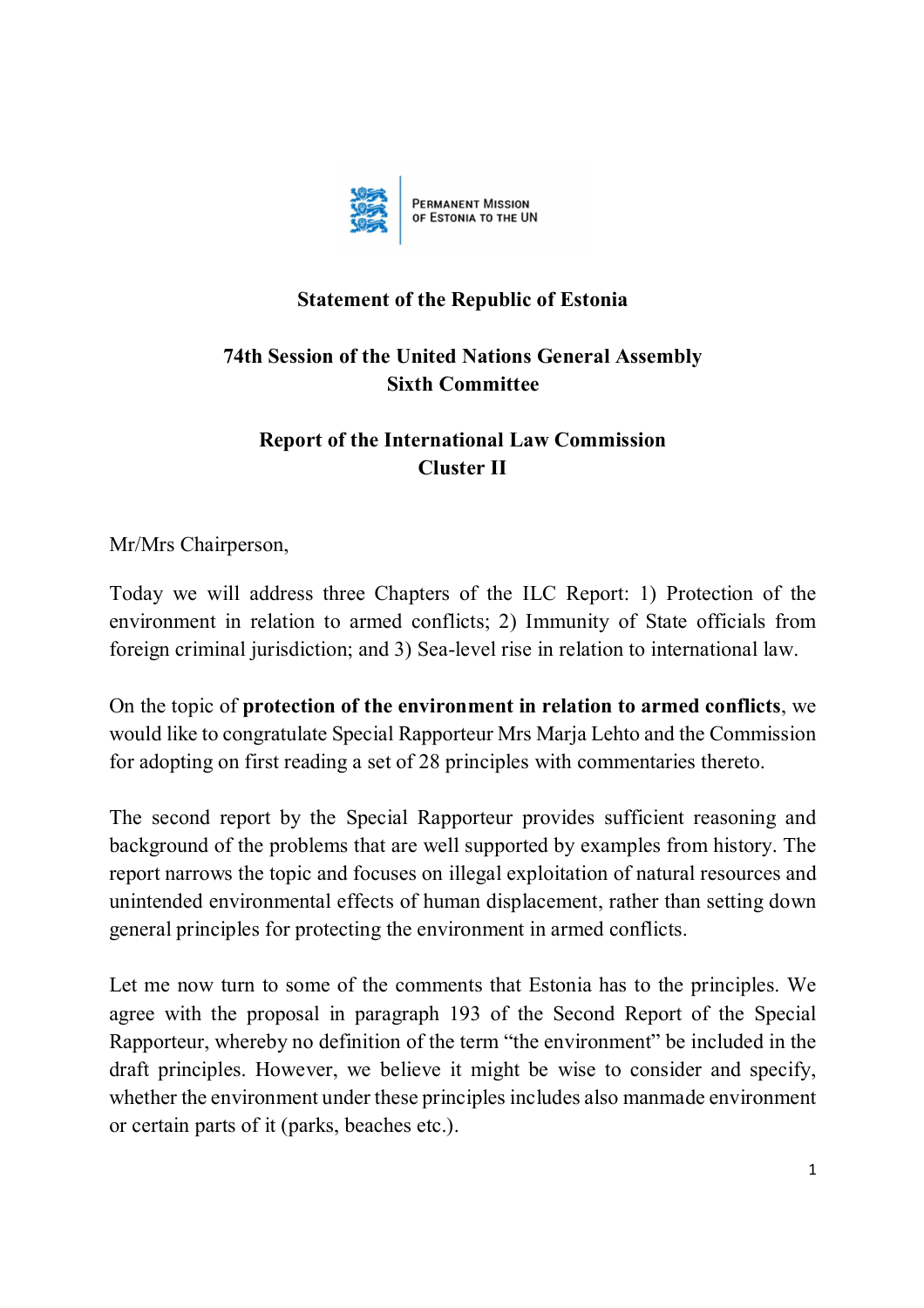Principle 8 about human displacement refers to "other relevant actors" besides States and international organizations. While the commentary in paragraph 7 does include a list of such actors, the principle could make further explanation what kind of other relevant actors are meant hereby and why they are being addressed with these principles, considering that they may not all be subjects of international law.

Now we return for a moment to the principles proposed previously. Understanding that they are placed in two different parts of the list of principles, we still find principles 4 and 17 to be both repetitive and inconsistent. While principle 4 provides a recommendation ("should") to designate protected zones, it is almost fully covered within principle 17 and the two should therefore be merged. Furthermore, principle 4 provides that protected areas could be designated either by agreement or otherwise, while principle 17 stipulates that only protected zones designated by agreement shall be protected against attacks, leading to the question, whether protected zones that are established otherwise shall be under the same protection or not.

Understanding that the wording "major environmental *and* cultural importance" is intended to leave open the precise meaning of this requirement on purpose and that it is sometimes difficult to distinguish the two, the wording could be amended so that it is clear whether both the conditions – environmental and cultural – need to be fulfilled or just one of them.

Principle 13 stipulates that no part of the natural environment may be attacked, unless it has become a military objective. We feel that this, perhaps unintendedly, leaves out situations, where parts of the natural environment are attacked during military exercises.

Estonia once again congratulates the Commission and the Special Rapporteur for the important work done so far and we look forward to provide written contribution by 1 December 2020.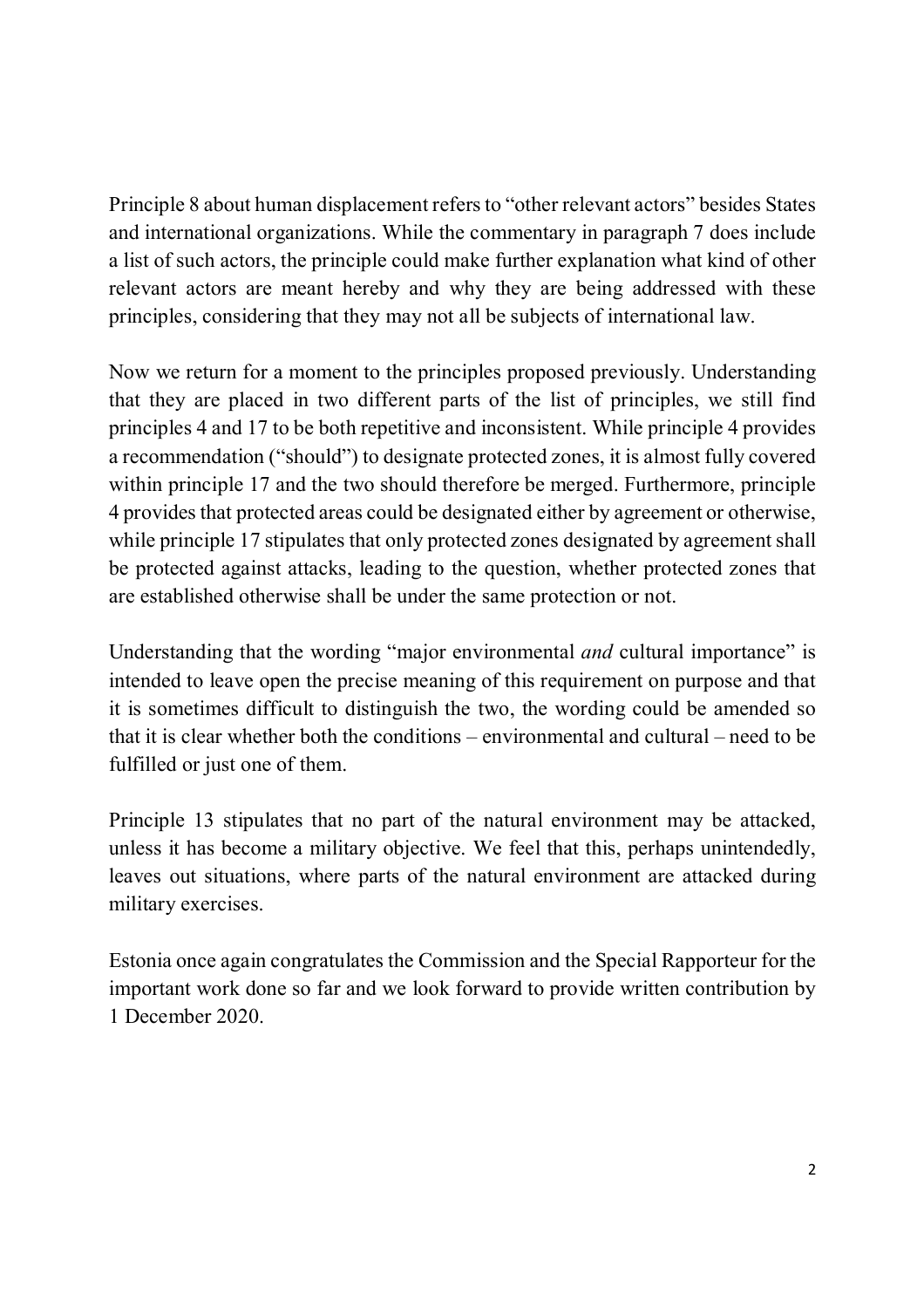## Mr/Mrs Chairperson,

Estonia would like to continue by making some comments on **Immunity of State officials from foreign criminal jurisdiction**. First, we would like to thank ILC for their report on immunity of State officials from foreign criminal jurisdiction and continuous attention on this important and complex topic. In particular, we would like to extend our appreciation to Special Rapporteur Ms Concepción Escobar Hernández for continuation of her dedicated work and for presentation of the 7<sup>th</sup> report. As consideration of the  $6<sup>th</sup>$  report continuous, we would also like to refer back to some of our previous submissions.

We would like to reiterate some of the comments we have made in previous years, which we find are still relevant, as we have not been alone in raising the issue that the crime of aggression should be listed in draft Article 7 paragraph 1 among the list of crimes in which immunity *ratione materiae* do not apply.

At this point of time, we welcome new draft articles on procedural provisions and safeguards as suggested by the Special Rapporteur. New draft Article 8 consideration of immunity by the forum State reflects the general understanding expressed last year that application of immunity should be considered at an early stage of the proceedings. We maintain our support to this position and reiterate that question of immunity should be raised and addressed at an early stage of the proceedings or at the earliest opportunity, otherwise it can lead to nullifying the effective use of the immunity rule.

We also express our support to draft Article 9 determination of immunity pointing out to the role of courts of the forum State. We agree that it is first of all for the court of the forum State to decide, whether immunity exists or not. As the draft article does not rule out the role and participation of other national authorities, we would like to support the suggested draft article. We concur with the Special Rapporteur that the role and participation of other state organs cannot be ruled out. Taking into account our national law and experience, we have previously referred to the possible role of investigative authorities or Public Prosecutor's office, in particular in the initial stage of criminal proceedings. The court may also ask for information or opinion of other competent national authorities, for instance from foreign ministry.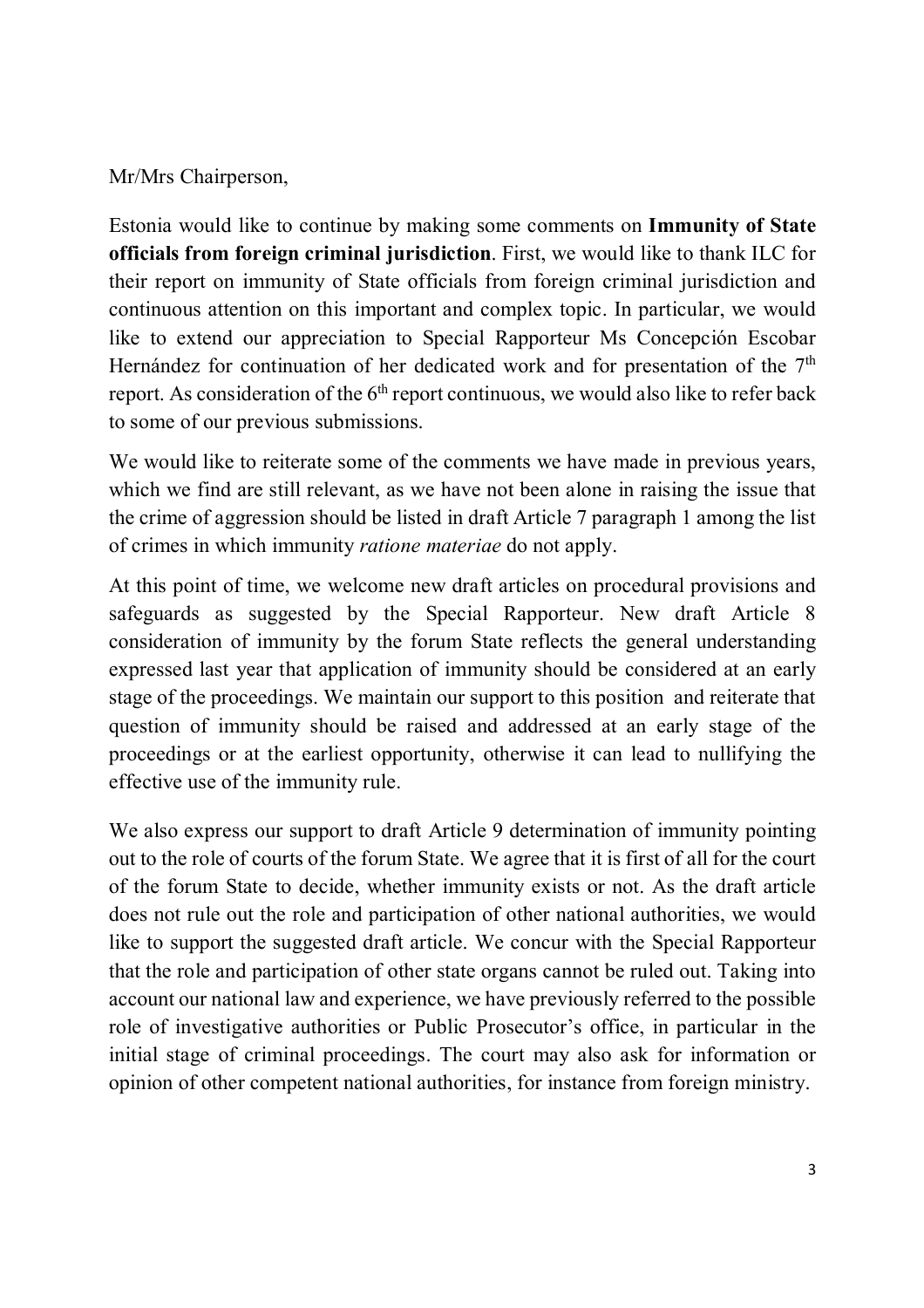We follow with interest the ongoing discussions on determining immunity, notably taking into account a new proposal of the Drafting Committee having submitted a draft article 8 *ante on applicability of procedural provisions and safeguards of part IV in relation to any criminal proceeding against a foreign State official, ..., that concerns any of the draft articles contained in Part Two and Part Three …, including to the determination of whether immunity applies or does not apply under any of the draft articles.* In the light of this new suggestion, which has not yet been thoroughly discussed by the ILC, we understand that this provision deserves further discussion also in the light whether this could have possible impact to other relevant draft articles already submitted, as the draft articles on the topic are mutually interrelated.

We are grateful to the Special Rapporteur for paying in her  $7<sup>th</sup>$  report particular attention to the procedural safeguards and for presentation analyses of due process principles and suggesting wording of draft Article 16. When considering application of immunity, principles of fair proceedings are applicable and relevant as indicated above. An official of a foreign State being an alleged offender shall at all stages of the proceedings be guaranteed internationally recognized procedural rights during investigation, detention and trial stage under applicable national and international law. In national proceedings, national law applies, but we would also like to stress that it should comply with international law principles.

We welcome inclusion of draft Article 16 on procedural rights and safeguards of a foreign official guaranteeing fair and impartial treatment of the official. Paragraph 2 of draft Article 16 specifies that it applies to determining the application of immunity from jurisdiction and in any court proceeding initiated against the official. We would like to suggest considering adding "in any proceedings where deprivation of liberty of the official is determined" or "in any proceedings affecting person's liberty" before any court proceeding. A foreign official should have due process guarantees during different stages of criminal proceedings from the initiation of the proceedings, preliminary investigation, in particular when deprivation of liberty is concerned, to the court proceedings. As everyone has the right to liberty and security guaranteed by human rights treaties, we would like to suggest inclusion of this principle also in this context, moreover as in the next paragraph cases affecting person's liberty are mentioned.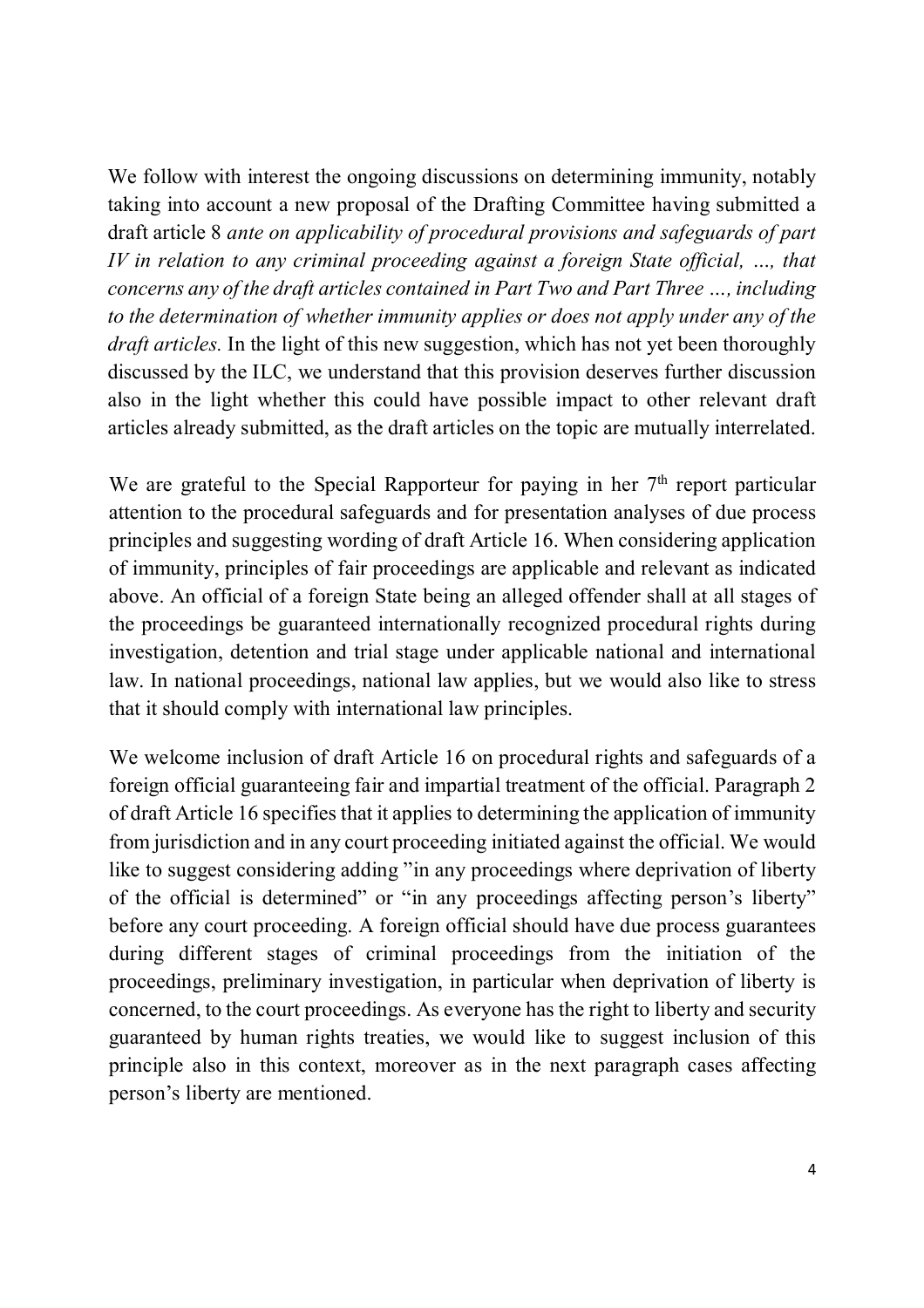Paragraph 3 of draft Article 16 refers to obligation to inform the nearest representative of the State of the official in cases affecting person's liberty. We would like to suggest to specify the notion "nearest representative of the State of the official" by adding "competent" or "appropriate", so it would be "nearest competent representative of the State of the official" or "nearest appropriate representative of the State of the official". It can be the case that the nearest representative of the State of the official cannot be considered the competent/appropriate authority of the State of the official to deal with this kind of information.

Estonia once again expresses its appreciation for the work done by the Special Rapporteur and the Commission on this topic.

Mr/Mrs Chairperson,

Turning now to the topic of **Sea-level rise in relation to international law**, we welcome very much the inclusion of the topic in Commission's long-term programme of work and thank the Study Group (Mr. Bogdan Aurescu, Mr. Yacouba Cissé, Ms. Patrícia Galvão Teles, Ms. Nilüfer Oral and Mr. Juan José Ruda Santolaria) for their readiness to work on this topic. We are convinced that the work of the Commission helps to codify and develop international law rules in this important and critical field.

The consideration of this subject by the Commission is very valuable for international community, especially for small island States and low-lying coastal States. One meter of change in sea level may pose potentially serious or even disastrous threats to heavily populated and low-lying coastal areas as well as for small island States.

Estonia would like to emphasize that in connection with the sea-level rise eventually the constituent elements of the State – especially the territory – as well as wellestablished rules of maritime delimitation could be challenged. This clearly illustrates the importance of this topic for international community.

Another very important aspect in connection with this topic is the protection of persons affected by the sea-level rise. We hope to see in the reports of the